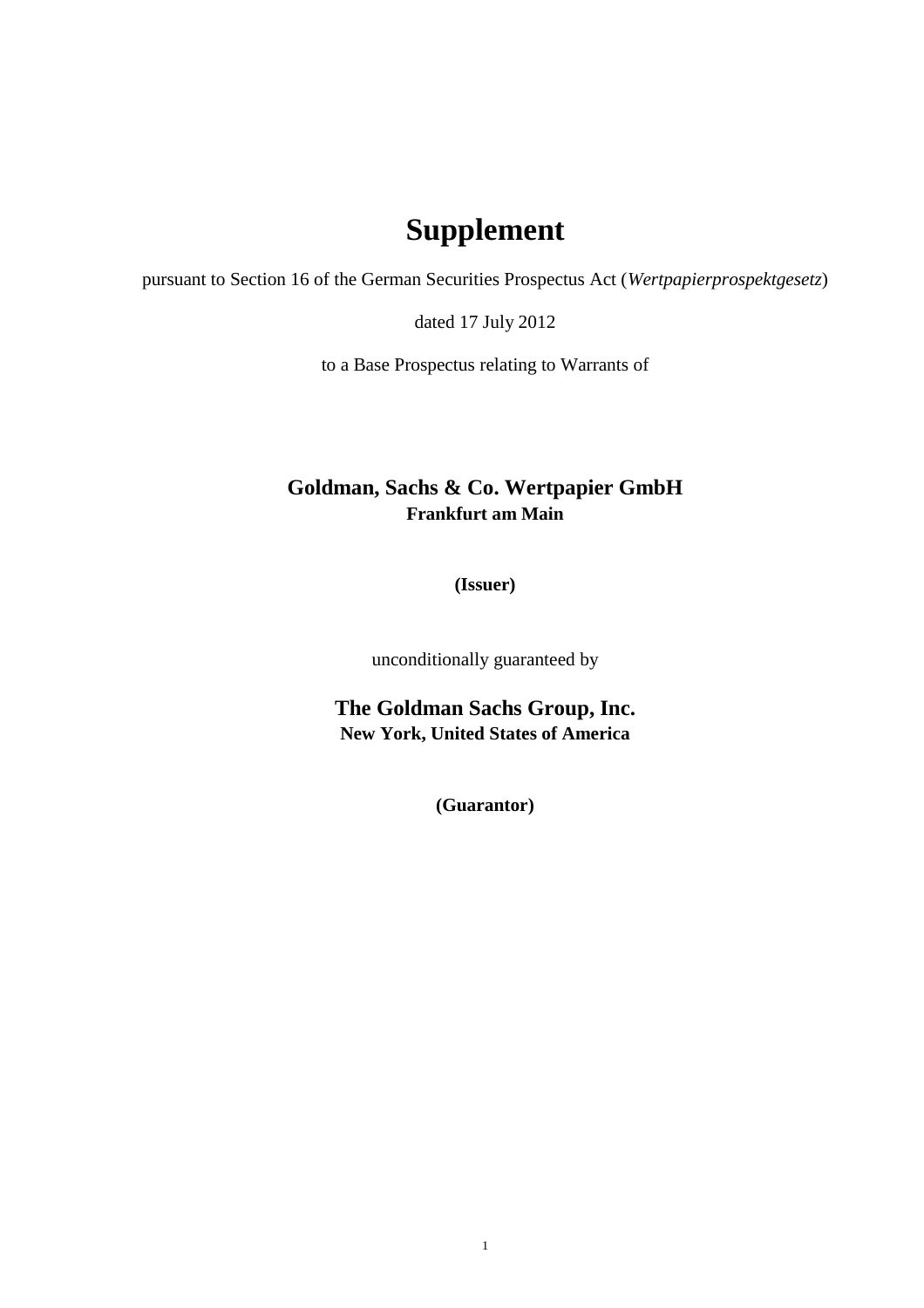This supplement (the "**Supplement**") incorporates by reference into the base prospectus (the "**Prospectus**") as indicated in the table on page 6 (the "**Table**"), the Current Report on Form 8-K dated 17 July 2012 (the "**Report**"), which has been filed with the US Securities and Exchange Commission (the "**SEC**") by the Guarantor on 17 July 2012.

The Report is available free of charge at Goldman Sachs International, Frankfurt Branch, Messe Turm, Friedrich-Ebert-Anlage 49, 60308 Frankfurt am Main.

The Prospectus shall be supplemented as described in the following:

1. In the Prospectus the list contained under the section "**Documents incorporated by reference**" on the page indicated in Item 1 of the Table shall be deleted and replaced as follows:

- "• the annual report pursuant to Form 10-K for the fiscal year ended 31 December 2011 containing also information for the fiscal year 2010 of the Guarantor,
- Item 1 of the Proxy Statement relating to the Annual Meeting of Shareholders on 24 May 2012,
- the Current Report on Form 8-K dated 17 April 2012,
- the Quarterly Report on Form 10-Q for the fiscal quarter ended 31 March 2012,
- the Current Report on Form 8-K dated 21 June 2012, and
- the Current Report on Form 8-K dated 17 July 2012."

2. In the Prospectus the information contained under the subsection "**Additional important information about the Guarantor**" on the page indicated in Item 2 of the Table shall be deleted and replaced as follows:

"The Guarantor files documents and reports with the US Securities and Exchange Commission (the "**SEC**"). With respect to further substantial information in respect of The Goldman Sachs Group, Inc. as the Guarantor of the Securities reference pursuant to Section 11 German Securities Prospectus Act) is made to the following documents, which supplement the information above:

- the Annual Report on Form 10-K for the fiscal year ended 31 December 2011 (the "**2011 Form 10- K**") containing also information for the fiscal year 2010 of the Guarantor,
- Item 1 of the Proxy Statement relating to the Annual Meeting of Shareholders on 24 May 2011 containing in particular information relating to the administrative, management and supervisory bodies as well as relating to board practices of the Guarantor (the "**2012 Proxy Statement**"),
- the Current Report on Form 8-K dated 17 April 2012 containing among others some quarterly finan-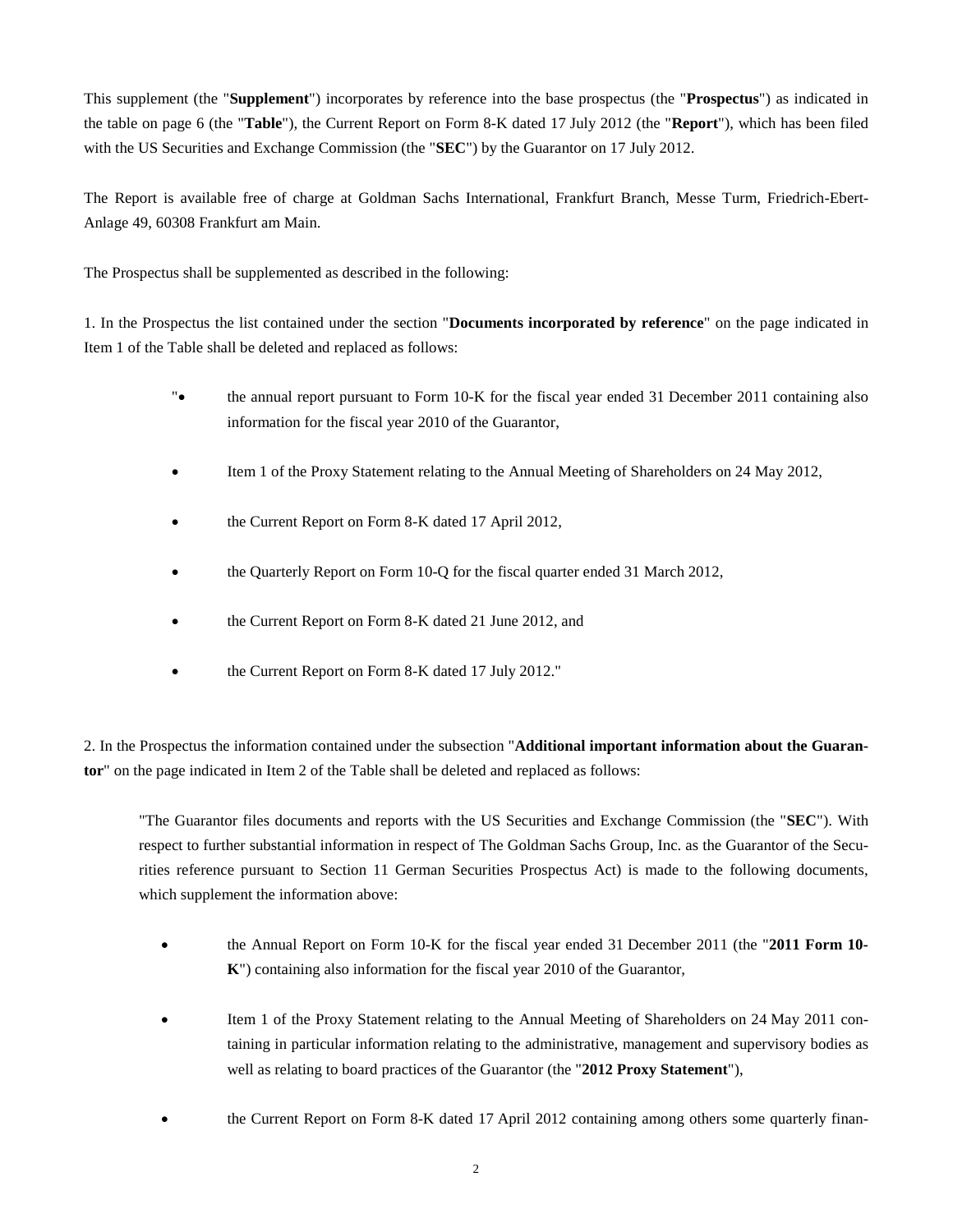cial information for the first quarter of the Guarantor as well as information on current development in business activities of the Guarantor (the "**17 April 2012 Form 8-K**"),

- the Quarterly Report on Form 10-Q for the fiscal quarter ended 31 March 2012 that has been filed with the SEC on 9 May 2012 and among others contains unaudited quarterly financial information of the guarantor (the "**2012 First Quarter Form 10-Q**"),
- the Current Report on Form 8-K dated 21 June 2012 containing in particular information that as part of its review of ratings of a number of global financial institutions Moody's Investors Service (Moody's) downgraded the credit ratings of The Goldman Sachs Group, Inc. (the "**21 June 2012 Form 8-K**"), and
- the Current Report on Form 8-K dated 17 July 2012 containing among others some quarterly financial information for the second quarter of the Guarantor as well as information on current development in business activities of the Guarantor (the "**17 July 2012 Form 8-K**").

The following table indicates where information regarding the Guarantor, which is required by the Commission Regulation (EC) Nr. 809/2004 (the "**Prospectus Regulation**"), can be found in the documents referred to above

| Information required by the Prospectus Regula-<br>tion                                                                  | <b>Document</b> (Location)                                                 |  |  |
|-------------------------------------------------------------------------------------------------------------------------|----------------------------------------------------------------------------|--|--|
| Selected financial information for the fiscal years<br>ended 31 December 2011, 31 December 2010 and 31<br>December 2009 | 2011 Form 10-K (p. 215)                                                    |  |  |
| Risk factors relating to the Guarantor                                                                                  | 2011 Form 10-K (pp. 21-34)<br>2012 First Quarter Form 10-Q (pp. 165 - 167) |  |  |
| <b>Information about the Guarantor</b>                                                                                  |                                                                            |  |  |
| History and development of the Guarantor                                                                                | 2011 Form 10-K (p. 1)                                                      |  |  |
| Investments                                                                                                             | 2011 Form 10-K (pp. 81-82)<br>2012 First Quarter Form 10-Q (pp. 140 -141)  |  |  |
| <b>Business overview</b>                                                                                                |                                                                            |  |  |
| Principal activities                                                                                                    | 2011 Form 10-K (pp. 1-6, 115)                                              |  |  |
| Principal markets                                                                                                       | 2011 Form 10-K (pp. 1, 37, 43-44, 190-193)                                 |  |  |
| Organisational structure                                                                                                | 2011 Form 10-K (p. 26, Exhibit 21.1)                                       |  |  |
| Trend information                                                                                                       | 2011 Form 10-K (pp. 40-44)<br>2012 First Quarter Form 10-Q (pp. 106 - 107) |  |  |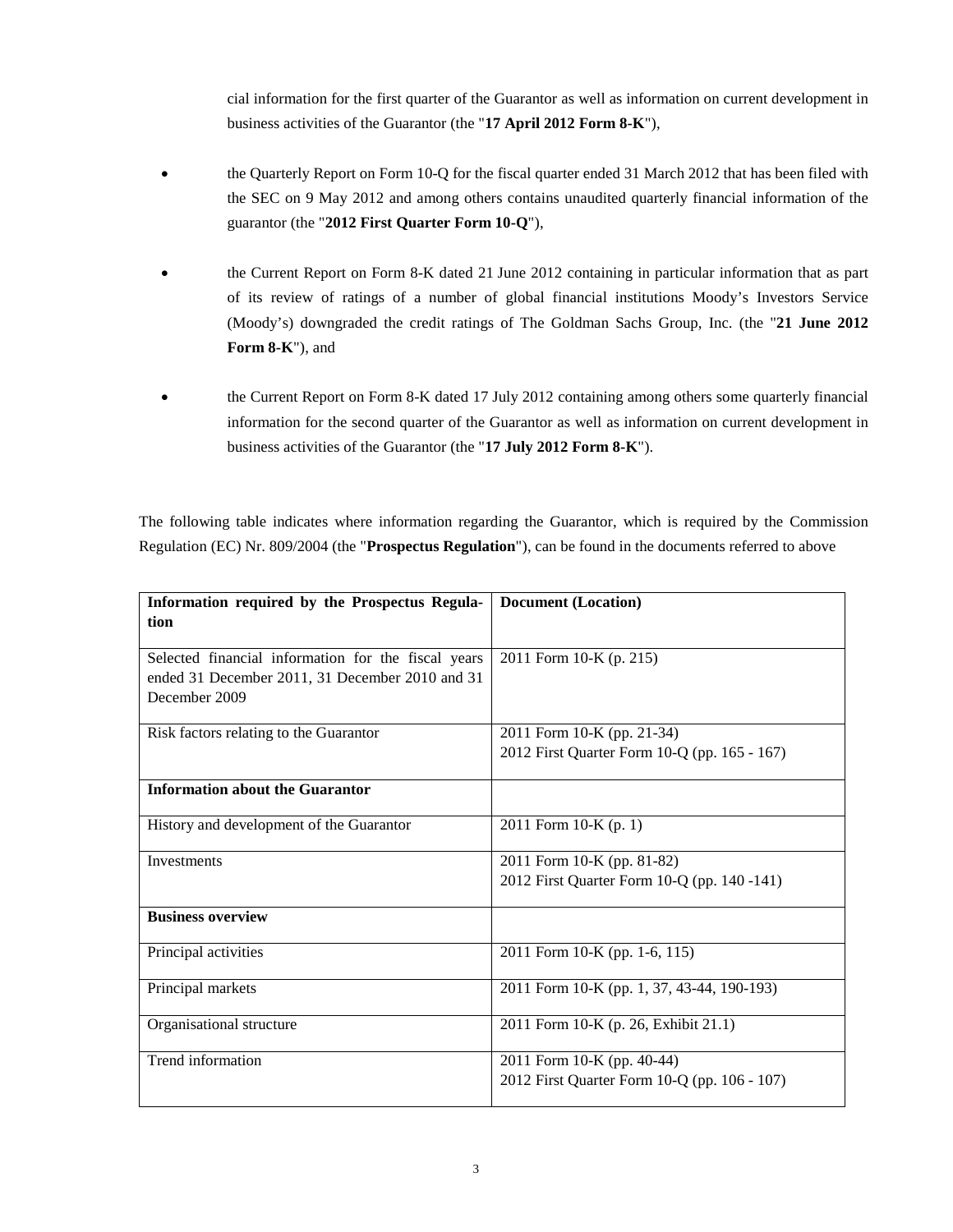| Administrative, management and supervisory bodies,                                                                                | 2012 Proxy Statement (pp. 1-3, 7-21, 55-57)                                                                         |  |  |  |
|-----------------------------------------------------------------------------------------------------------------------------------|---------------------------------------------------------------------------------------------------------------------|--|--|--|
| including conflicts of interest                                                                                                   | 2011 Form 10-K (pp. 35-36)                                                                                          |  |  |  |
| Audit committee                                                                                                                   | 2012 Proxy Statement (pp. 21-22, 48-49)                                                                             |  |  |  |
| Major shareholders                                                                                                                | 2012 Proxy Statement (p. 60)                                                                                        |  |  |  |
| <b>Financial information</b>                                                                                                      |                                                                                                                     |  |  |  |
| Audited historical financial information for the fiscal<br>years ended 31 December 2011, 31 December 2010<br>and 31 December 2009 | 2011 Form 10-K (pp. 110-212)                                                                                        |  |  |  |
| Auditor's report                                                                                                                  | 2011 Form 10-K (p. 109)                                                                                             |  |  |  |
| <b>Balance</b> sheet                                                                                                              | 2011 Form 10-K (p. 111)                                                                                             |  |  |  |
| Income statement                                                                                                                  | 2011 Form 10-K (p.110)                                                                                              |  |  |  |
| Cash flow statement                                                                                                               | 2011 Form 10-K (p. 113)                                                                                             |  |  |  |
| Accounting policies and explanatory notes                                                                                         | 2011 Form 10-K (pp. 45-49, 115-212)                                                                                 |  |  |  |
| Financial or trading position                                                                                                     | 2011 Form 10-K (pp. 110-212)                                                                                        |  |  |  |
|                                                                                                                                   | 17 April 2012 Form 8-K (pp. 2-4)                                                                                    |  |  |  |
|                                                                                                                                   | 17 July 2012 Form 8-K (pp. 2-4)                                                                                     |  |  |  |
| Unaudited interim and other financial information                                                                                 | 17 April 2012 Form 8-K (pp. 7-11)<br>2012 First Quarter Form 10-Q (pp. 2 - 104)<br>17 July 2012 Form 8-K (pp. 7-11) |  |  |  |
| Legal and arbitration proceedings                                                                                                 | 2011 Form 10-K (pp. 34, 195-207)<br>2012 First Quarter Form 10-Q (pp. 87 - 100, 169)                                |  |  |  |
| <b>Additional information</b>                                                                                                     |                                                                                                                     |  |  |  |
| Share capital                                                                                                                     | 2011 Form 10-K (pp. 111-112, 177-179)<br>2012 First Quarter Form 10-Q (pp. 4-5, 72 - 74)                            |  |  |  |
| Ratings                                                                                                                           | 2011 Form 10-K (pp. 91-92)<br>2012 First Quarter Form 10-Q (pp. 151 - 152)<br>21 June 2012 Form 8-K (p. 2)          |  |  |  |

The documents specified above are produced in English. They have been filed with the SEC by the Guarantor and are available from the SEC website at http://www.sec.gov. In addition, they have been filed with the Commission de Surveillance du Secteur Financier (CSSF) in Luxemburg and are available from the website of the Luxembourg stock exchange at http://www.bourse.lu. In addition, the documents are available free of charge from Goldman Sachs International, Frankfurt Branch, MesseTurm, Friedrich-Ebert-Anlage 49, 60308 Frankfurt am Main.

The ratings have been issued by DBRS, Inc. ("**DBRS**"), Fitch, Inc. ("**Fitch**"), Moody's Investors Service ("**Moody's**") and Standard & Poor's Rating Services ("**S&P**"), each of which is established in the United States (together, the "**US Credit Rating Agencies**").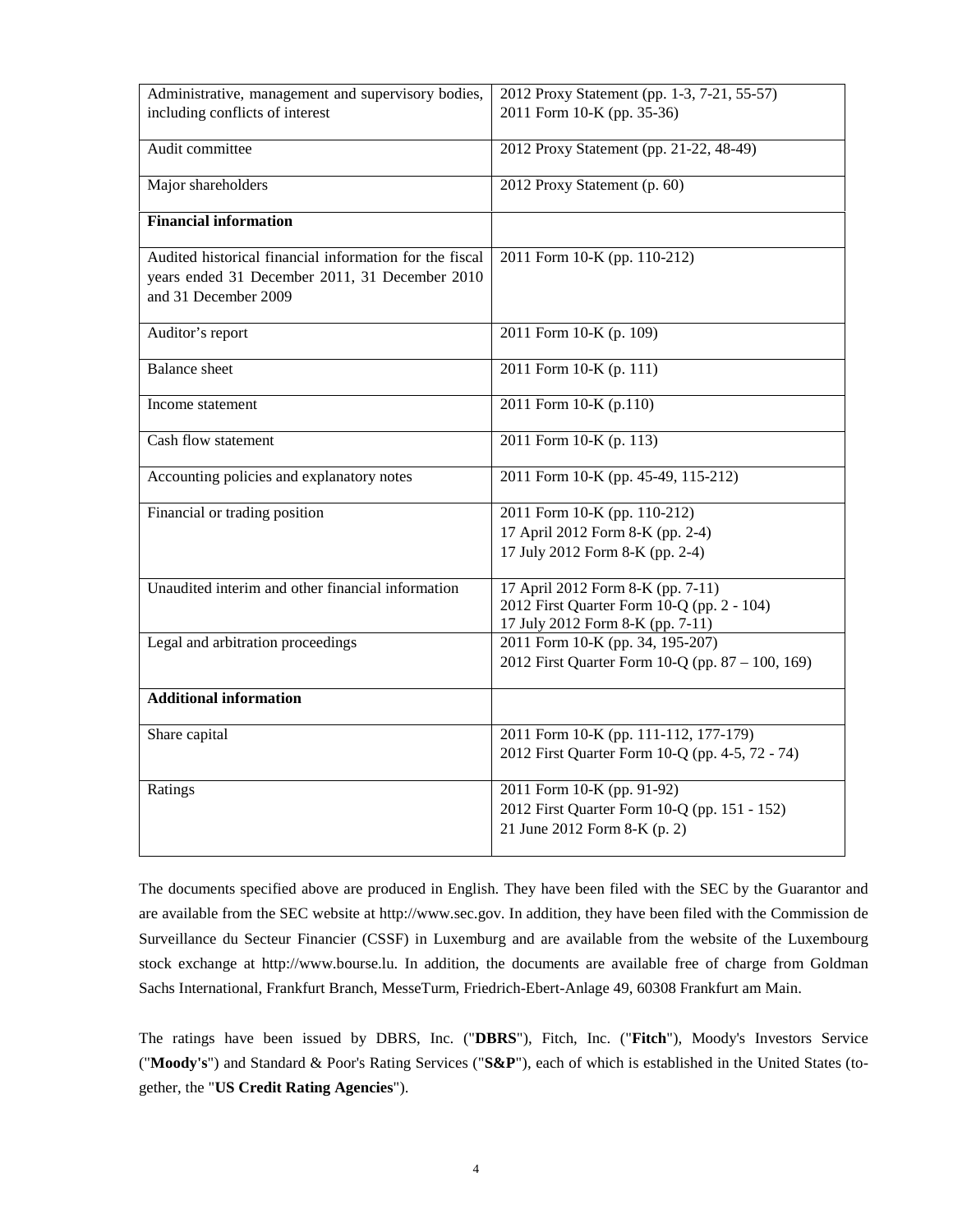In general, certain European regulated entities are restricted from using a rating for regulatory purposes if such rating is not either (i) issued or validly endorsed by a credit rating agency established in the European Union (an "**EU Credit Rating Agency**") and registered with the European Securities and Markets authority ("ESMA") under Regulation (EU) No. 1060/2009 (as amended by Regulation (EU) No. 513/2011, the "**Credit Rating Agency Regulation**") or (ii) issued by a credit rating agency established outside the European Union which is certified under the Credit Rating Regulation.

The EU affiliates of DBRS, Fitch, Moody's and S&P are registered EU Credit Rating Agencies on the official list, availableat [http://www.esma.europa.eu/popup2.php?id=7692.](http://www.esma.europa.eu/popup2.php?id=7692) The ESMA has approved the endorsement by such EU affiliates of ratings issued by the corresponding US Credit Rating Agencies. Accordingly, ratings issued by the US Credit Rating Agencies may be used for regulatory purposes in the EU.

In addition to the US Credit Rating Agencies mentioned, Rating and Investment Information, Inc. ("**R&I**") has issued a credit rating, which is contained on the page referred to in the table above. This information is incorporated for information purposes only. R&I is incorporated in a third country but has not applied for the registration under the Credit Rating Agency Regulation.

The Guarantor is organised under the laws of the State of Delaware with registration number 2923466.

The business purpose of the Guarantor (as stipulated in writing in the third clause of the revised and restated Certificate of Incorporation of the Guarantor) covers all lawful acts and activities of corporations according to the laws of the State of Delaware.

The Guarantor is in compliance in all material respects with the corporate governance standards of the New York Stock Exchange which are applicable to the Guarantor as a corporation organised in the USA and whose shares are listed on such exchange.

Throughout the validity of this Base Prospectus, among others the following corporate governance documents may be inspected on the website of the Guarantor (http://www2.goldmansachs.com/our-firm/investors/index.html) or at its offices:

- the Restated Certificate of Incorporation of the Guarantor dated 2 November 2009 or in its respective current version and
- the Amended and Restated By-laws of The Goldman Sachs Group, Inc. of the Guarantor dated 30 October 2009 or in its respective current version."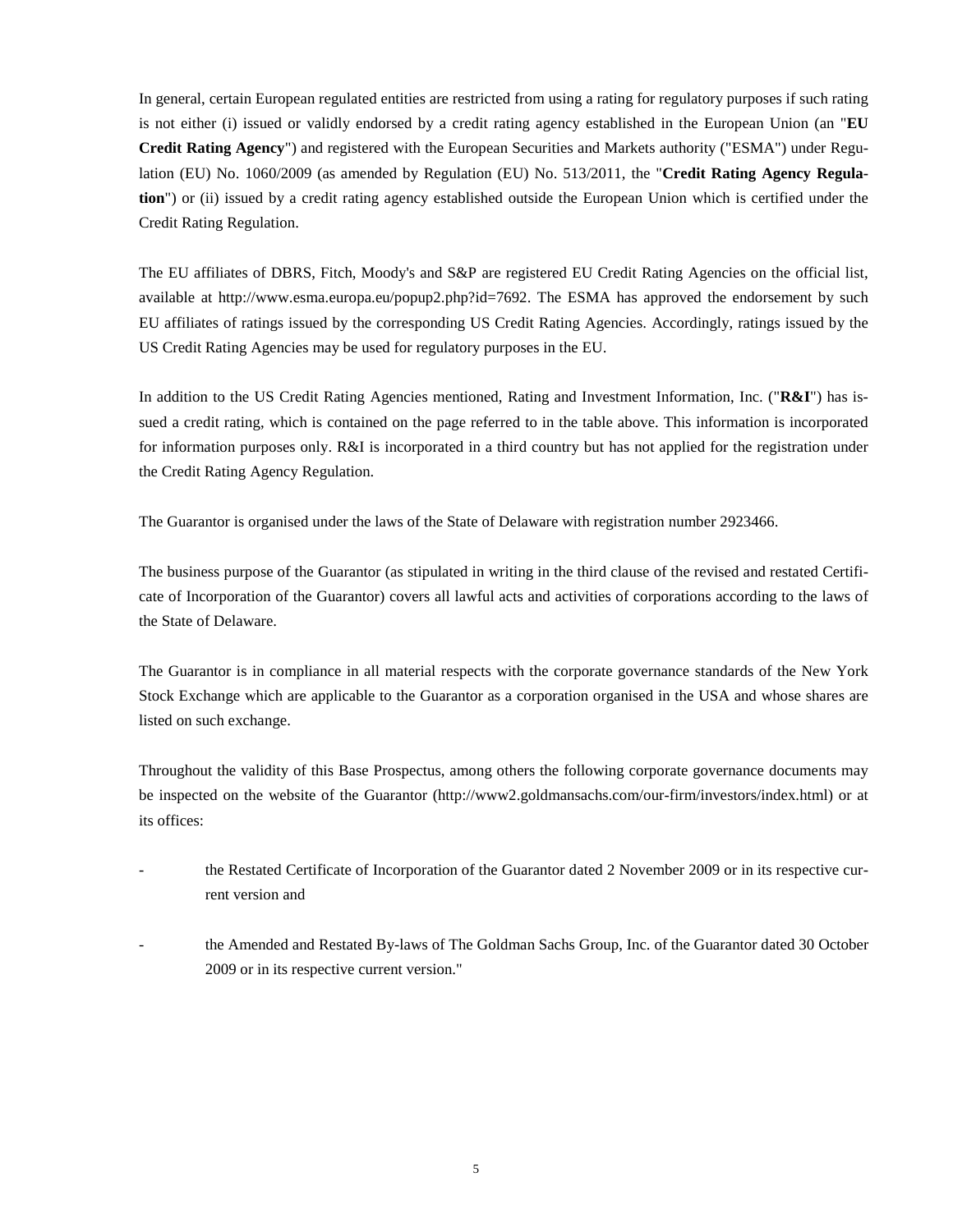| No. | <b>Name oft he Base Prospectus</b>                                                                                                                                                                                                                                                                                                                                                                                                                         | <b>Issuer</b>                              | Supple-<br>ment No. | Date of the Base<br><b>Prospectus</b> | Item 1     | Item 2     |
|-----|------------------------------------------------------------------------------------------------------------------------------------------------------------------------------------------------------------------------------------------------------------------------------------------------------------------------------------------------------------------------------------------------------------------------------------------------------------|--------------------------------------------|---------------------|---------------------------------------|------------|------------|
|     | Base Prospectus Warrants relating to<br>Indices / Shares or Securities represent-<br>ing Shares / Currency Exchange Rates /<br>Bonds / Commodities / Futures Con-<br>tracts / Interest Rates / Investment Fund<br>Units / Dividends or a Basket consisting<br>of Indices / Shares or Securities repre-<br>senting Shares / Currency Exchange<br>Rates / Bonds / Commodities / Futures<br>Contracts / Interest Rates / Investment<br>Fund Units / Dividends | Goldman, Sachs &<br>Co. Wertpapier<br>GmbH | 2                   | 22 June 2012                          | Page G-237 | Page G-223 |